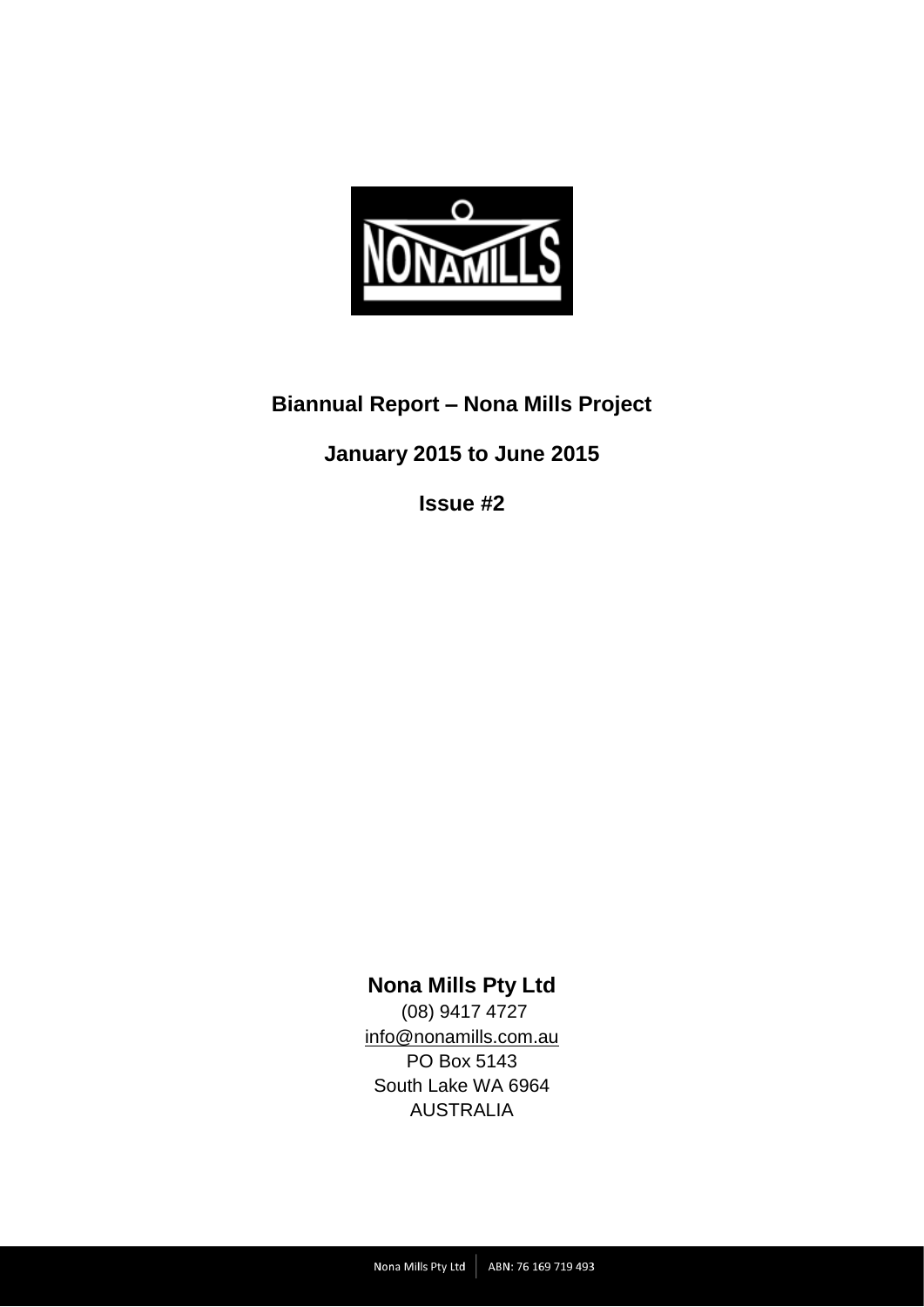

# Contents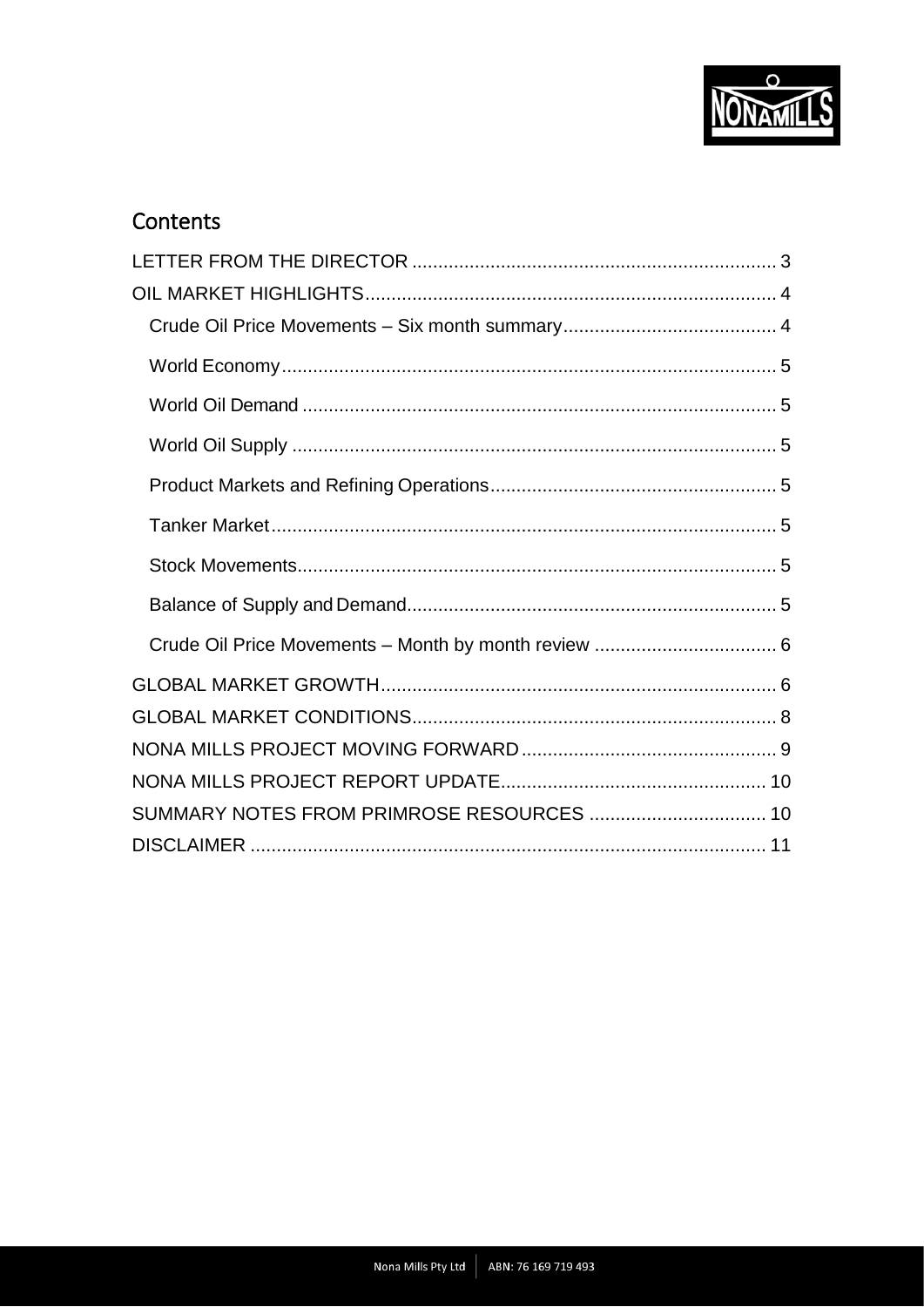## <span id="page-2-0"></span>LETTER FROM THE DIRECTOR



As we weather through this period of uncertainty in supply and demand, production levels for the Nona Mills Project are at the lower end. It is hoped that prices will re-establish closer to the US \$70barrel mark and then the implementation to convert the



field to gas lift and jet pump can be progressed. Once this occurs, the Nona Mills Project will no doubt be delivering encouraging results.

Given the current economic climate it's important to note the Nona Mills Project is not a short term consideration. While some major oil companies have been forced to close and many jobs are lost, it's heartening to know we're at the beginning of an exciting venture and we look optimistically towards a positive oil futures market.

The report provides a short update on global trends including factors shaping the market, price movements and a comprehensive six-month global summary as well as expectations for the six months moving forward.

As previously noted, payment details are received three to four months in arrears and the net investor revenue has taken into account the freight, taxes, royalties and operating costs for each month.

I know you share my enthusiasm and I thank you for being a part of the Nona Mills Project.

Yours sincerely

Wayne Blazejczyk **DIRECTOR**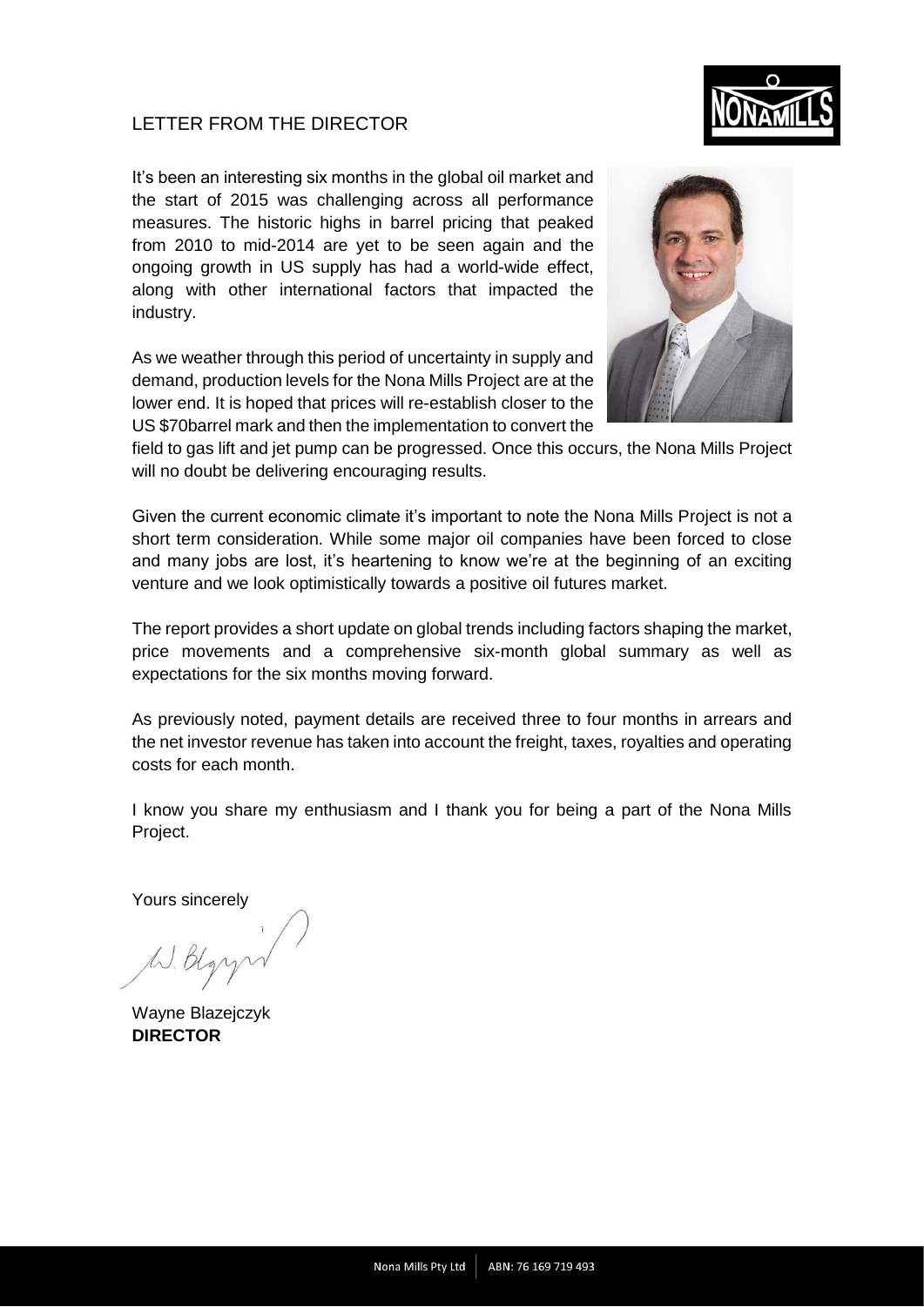## <span id="page-3-0"></span>OIL MARKET HIGHLIGHTS

#### <span id="page-3-1"></span>**Crude Oil Price Movements: Six-month summary**

The OPEC Reference Basket (ORB) plunged \$23.06 or 31% in 1Q15 from \$73.36/b in 4Q14 and remained markedly lower than the previous quarter and year. Although support came late in March from the depreciation of the US dollar and geopolitics, oil futures ended lower amid a growing oil glut, storage constraints in the US and the rising US dollar earlier on. Compared to a year ago, the year-to-date ORB value was approximately 52% lower at \$50.27/b from \$104.73/b.

The second quarter heralded a significant 19% increase to stand at \$60.21/b, the highest growth in more than three years.

In oil futures both ICE Brent and Nymex WTI were down in 1Q15 with ICE Brent dipping from \$63.27/b in December to \$56.94/b in March and Nymex WTI dropping from \$59.29/b to \$47.85/b. A narrowing of the Brent-WTI spread in January to \$2.43/b was offset by later increases and by the end of 1Q15 the spread moved sharply to above \$9/b.

2Q15 signalled new highs with ICE Brent moving into mid \$60/b before falling to \$63.75/b in June, although this was still above 4Q14. The Nymex WTI shot up \$11.97 ending at \$59.83/b but both contracts were down for the year. US crude stockpiles eased and US demand picked up to narrow the transatlantic spread to end 2Q15 significantly lower at around \$3.92/b.

By the end of the period, National Australia Bank had reviewed its forecast model and expects oil to remain below US \$70 barrel throughout 2015 and 2016.



*Graph Reference: OPEC Monthly Oil Market Report – July 2015*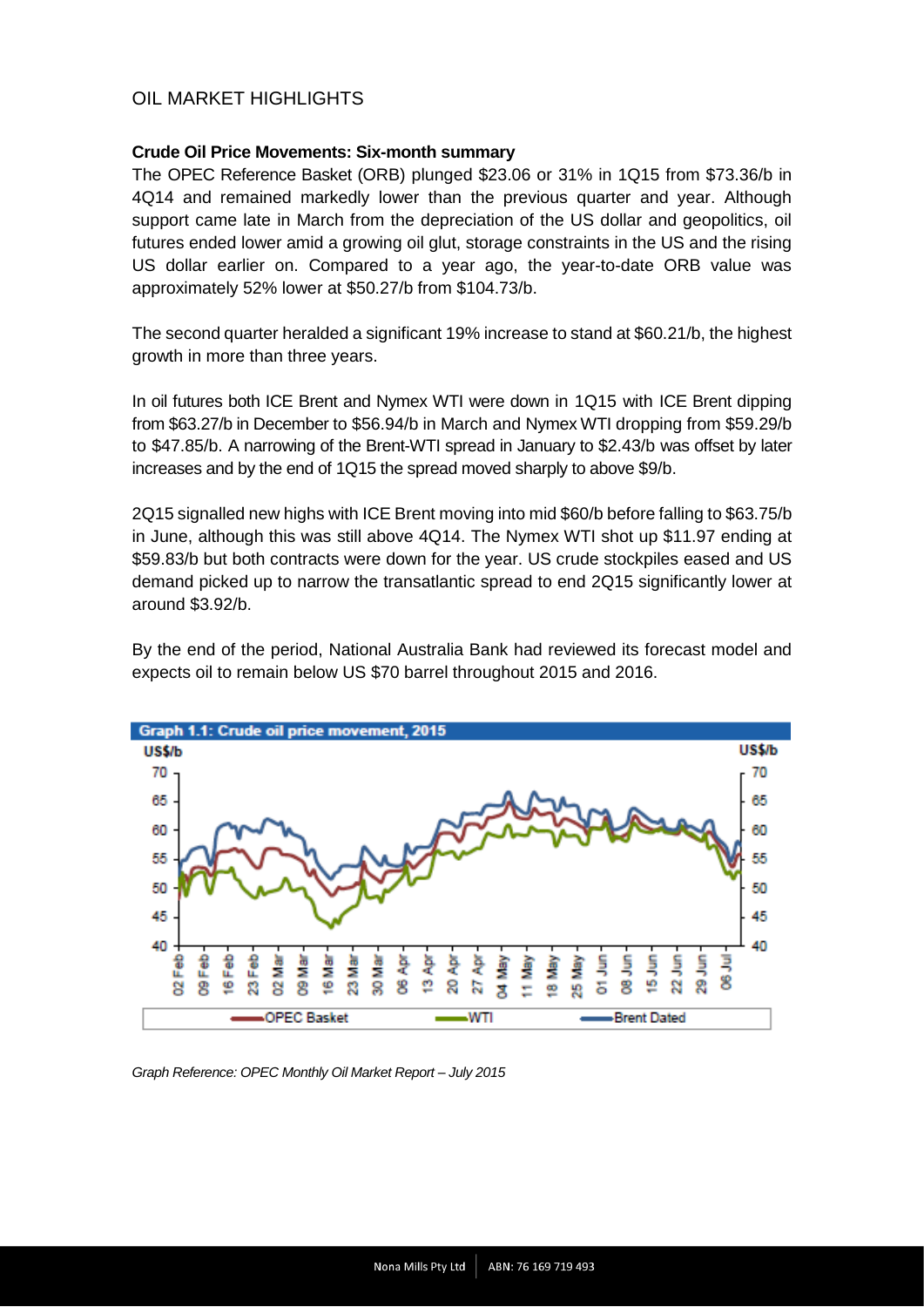### <span id="page-4-0"></span>**World Economy**

World economic growth for 2015 is forecast at 3.2%, which is slightly lower than the 2016 forecast of 3.5%. The OECD economies are anticipating to expand by 2.0% in the current year, increasing to 2.1% in 2016. China is expected to reach 6.5% this year, down from the earlier proposed 6.9% and continuing at 6.5% for 2016, while India is forecasting 7.5% with growth to 7.7% in 2016. On a positive note, both Russia and Brazil are forecast to move out of recession.

### <span id="page-4-1"></span>**World Oil Demand**

World oil demand is expected to grow 1.28 mb/d in 2015, following an upward revision of 0.10 mb/d in June. In 2016, oil demand is forecast to pick up 1.34 mb/d hitting record world consumption of 94.04 mb/d. OECD demand is likely to register positive growth of 0.18 mb/d, while non-OECD consumption is projected to grow by 1.16 mb/d. Almost two thirds of 2015 oil demand growth is seen coming from China, other Asia and the Middle East.

### <span id="page-4-2"></span>**World Oil Supply**

Non-OPEC oil supply growth for the year has been revised up by 0.18 mb/d from June to 0.86 mb/d, mainly driven by OECD Americas, Latin America and the FSU. In 2016, non-OPEC oil supply is projected to grow by 0.30 mb/d to average 57.69 mb/d. OPEC NGLs are expected to increase by 0.17 mb/d in 2016, down from 0.19 mb/d in the current year.

#### <span id="page-4-3"></span>**Product Markets and Refining Operations**

Product markets in the Atlantic Basin were generally strong in the first six months of the year. The US driving season pushed up gasoline demand to around 9.5 mb/d in June, a level not seen in years, providing support to the gasoline crack spreads. This partially offset the weakness in the middle and bottom of the barrel, allowing refinery margins to remain healthy in the region. Asian margins maintained its strength this year with regional demand and a heavy maintenance season lending support to the Asian market.

#### <span id="page-4-4"></span>**Tanker Market**

Average spot freight rates for dirty tankers varied considerably this year based on changes in the Aframax, VLCC and Suezmax market rates as well as weather conditions and port delays. A further factor was the high tonnage availability and low tonnage demand due to the refinery maintenance season in the East of Suez. Clean tanker freight rates were high in the East but the average declined as freight rates on the West of Suez were weak.

#### <span id="page-4-5"></span>**Stock Movements**

OECD commercial oil stocks rose substantially throughout the year to stand at 2,858 mb. At this level, inventories are 153 mb higher than the latest five-year average. The US Energy Information Administration advises that global oil inventory builds in 2Q15 hit 2.0 million b/d, which was the highest level of inventory builds since 4Q08. The pace of inventory builds is expected to slow in 4Q15 to roughly 1.2 million b/d. 2016 inventories are expected to slow to an average of 0.4 million b/d as global liquids output is expected to be unchanged from 2015.

#### <span id="page-4-6"></span>**Balance of Supply and Demand**

Demand for OPEC crude is estimated at 29.2 mb/d in 2015 and represents a gain of 0.2 mb/d over the previous year. OPEC crude demand for 2016 is projected at 30.1 mb/d, up by 0.9 mb/d over the estimated level for the current year.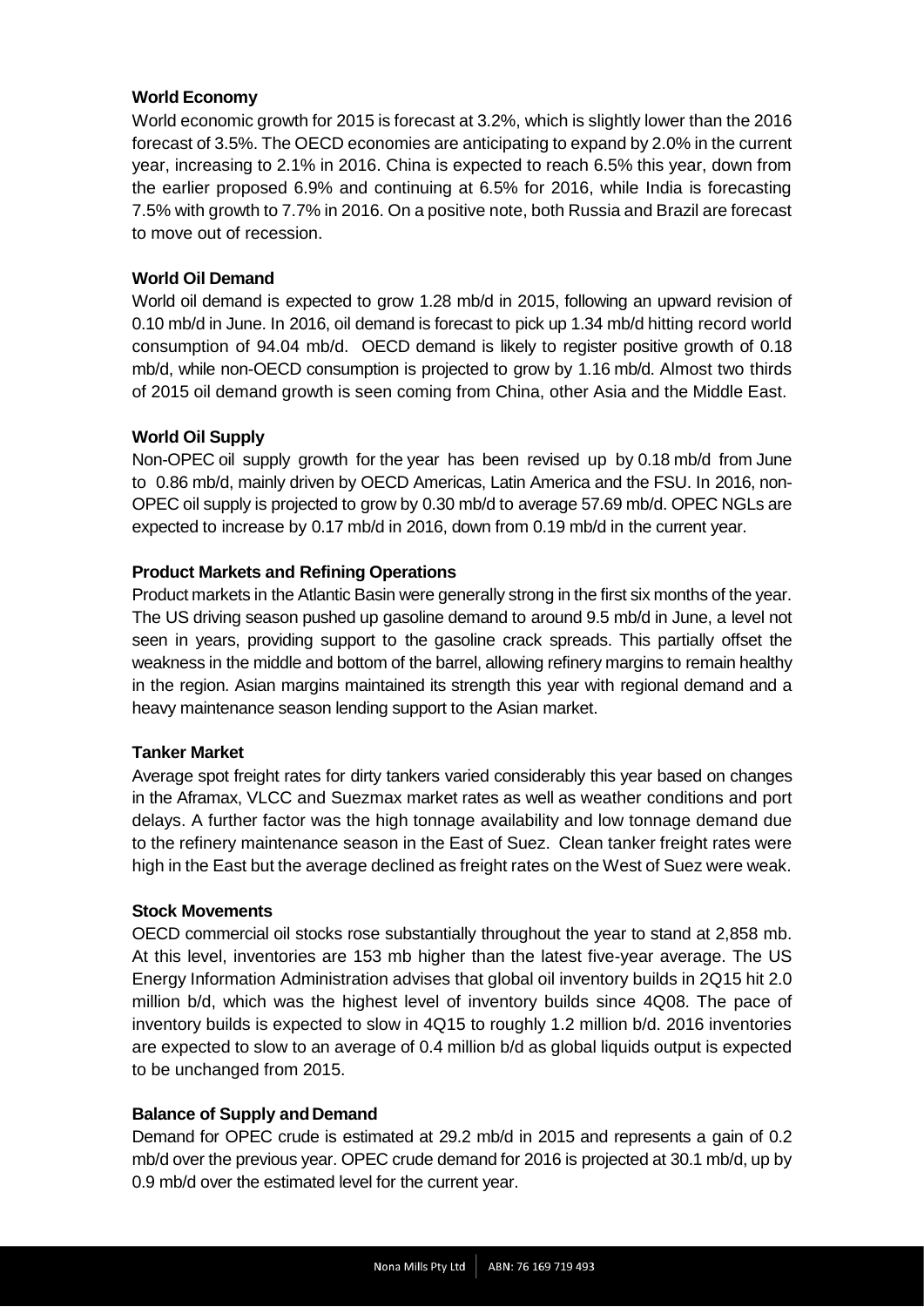### <span id="page-5-0"></span>**Crude Oil Price Movements: Month by month review**

The OPEC Reference Basket (ORB) ended **January** down \$15.08 or 25% to average \$44.38/b, reaching its lowest value in six years as excess supply and weak demand continued to weigh on the crude oil market. ICE Brent ended at \$49.76/b, down \$13.51 from December 2014. Nymex WTI lost \$11.96 to stand at \$47.33/b. The Brent-WTI spread narrowed to \$2.43/b.

In **February**, the ORB averaged \$54.06/b, representing a gain of \$9.68 or nearly 22% amid a pickup in prompt demand from Europe and Asia and optimism that oil prices may have reached bottom. ICE Brent rose \$9.04 to \$58.80/b, while Nymex WTI gained \$3.40 to stand at \$50.72/b. The Brent-WTI spread widened to above \$8/b.

The market refocused on the oversupply situation and the ORB retreated in **March** by \$1.60 to \$52.46/b as demand remained subdued. ICE Brent and Nymex WTI futures contracts also fell \$1.86 and \$2.87 to average \$56.94/b and \$47.85/b, respectively, for the month. The Brent-WTI spread widened to around \$9/b.

The ORB rose in **April** to its highest value this year supported by various bullish factors. The Basket increased \$4.84 to \$57.30/b, although remained considerably lower y-o-y. ICE Brent rose \$4.20 to \$61.14/b and Nymex WTI jumped \$6.77 to \$54.63/b.

**May** brought about a new ORB high of the year, averaging \$62.16/b and a gain of \$4.86/b. The ICE Brent contract was up \$4.47 m-o-m at \$65.61/b, while the Nymex WTI contract shot up \$4.74 to \$59.37/b. An increase in crude oil demand, firm refined product markets and inventories drawdowns were key elements supporting the market.

**June** saw the ORB decline \$1.95 to average \$60.21/b. Crude oil futures prices had mixed movement with ICE Brent falling by \$1.86 to average \$63.75/b, while Nymex WTI gained 46¢ to reach \$59.83/b, causing the Brent-WTI spread to narrow to around \$3.90/b. Money managers further reduced net-long positions in the futures markets.

## <span id="page-5-1"></span>GLOBAL MARKET GROWTH

The global GDP growth forecast for 2015 has been revised down to 3.2% from 3.3%. This assumes a higher growth rate in the second half, particularly after a weak 1Q15. In 2016, GDP growth is forecast to be higher at 3.5% (*Graph 1*). The OECD is forecast to expand by 2.1%, an increase from this year's 2.0%. China is expected to slow to 6.5% from 6.9% this year, while India is forecast to reach higher growth at 7.7%, compared to 7.5% in 2015.





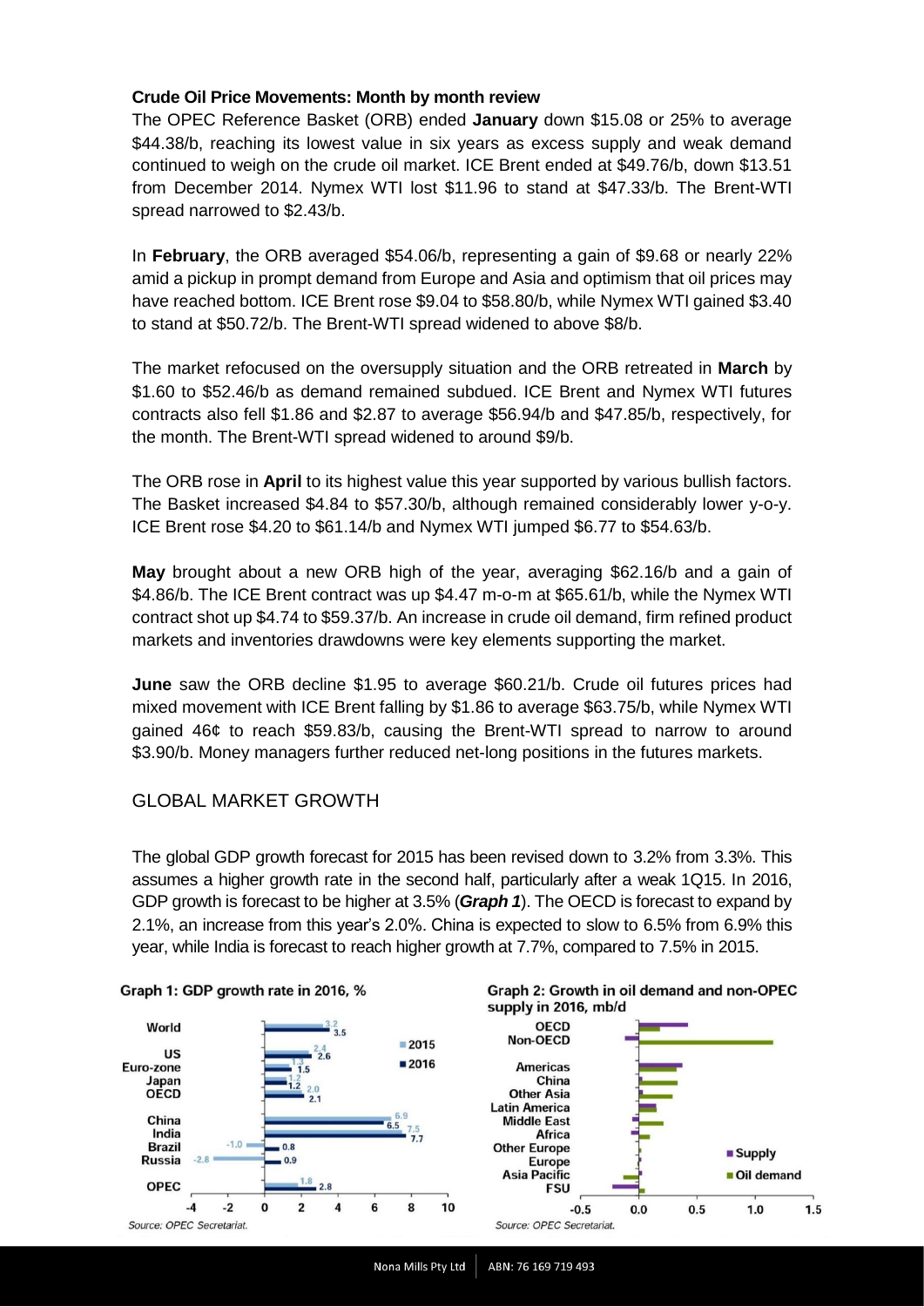While current oil prices will continue to support the world economy to some extent, numerous challenges are likely to offset this positive effect, preventing higher growth;

- High debt levels across the OECD.
- Continuing high unemployment in the Euro-zone in combination with the uncertainties in Greece.
- Expectations of rising interest rates in the US.
- Overcapacity amid a slowing economy in China.
- On-going geopolitical issues.

The improvement in global economic activities in 2016 is projected to translate into higher oil consumption. As a result, 1.34mb/d of oil demand is forecast with total consumption reaching 93.94 mb/d. OECD demand is expected to increase by 0.18 mb/d, with growth in the OECD Americas rising firmly, while OECD Europe and Asia Pacific are expected to decline (*Graph 2, previous page)*.

In the non-OECD, oil demand growth is expected to be around 1.16 mb/d. The highest contribution is seen coming from China, although growth is forecast to be lower than in the current year. Looking at the oil product mix, diesel oil and gasoline will continue to drive growth to supply the expanding transportation sector. At the same time, the demand forecast for next year is subject to some uncertainty factors, including;

- The scope of economic growth.
- Industrial production developments.
- Oil price trends.
- Weather conditions.
- Changing oil intensity in different regions.
- Policy changes including fuel substitution.

Non-OPEC supply growth in 2015 has slowed compared to last year, although expectations have been revised up since the beginning of July to average 0.86 mb/d. For 2016, non-OPEC supply growth is projected to slow further, increasing by 0.30 mb/d to average 57.7 mb/d. This prediction is based on a bottom-up approach, looking at field-by-field developments and the latest information regarding project ramp-ups and startups. Total US liquids production is expected to increase by 0.33mb/d, just one third of the 0.93mb/d expected this year. The main growth contributors are seen to be the US, Brazil, Canada, Australia, Norway and China, which will be partially offset by declines in Russia, Mexico, Azerbaijan, Kazakhstan, and Yemen. OPEC NGLs and non-conventional liquids are expected to rise by 0.17 mb/d to average 6.18 mb/d in 2016.

Based on the above forecasts, incremental world oil demand will outpace projected non-OPEC supply and OPEC NGLs, resulting in 2016 OPEC crude demand of 30.1 mb/d. This represents a projected increase of 0.9 mb/d over the current year and follows an expected rise of 0.2 mb in 2015. This would imply an improvement towards a more balanced market. Better-than-expected momentum in the global economy, especially in the emerging markets, would contribute further to oil demand growth in the coming year.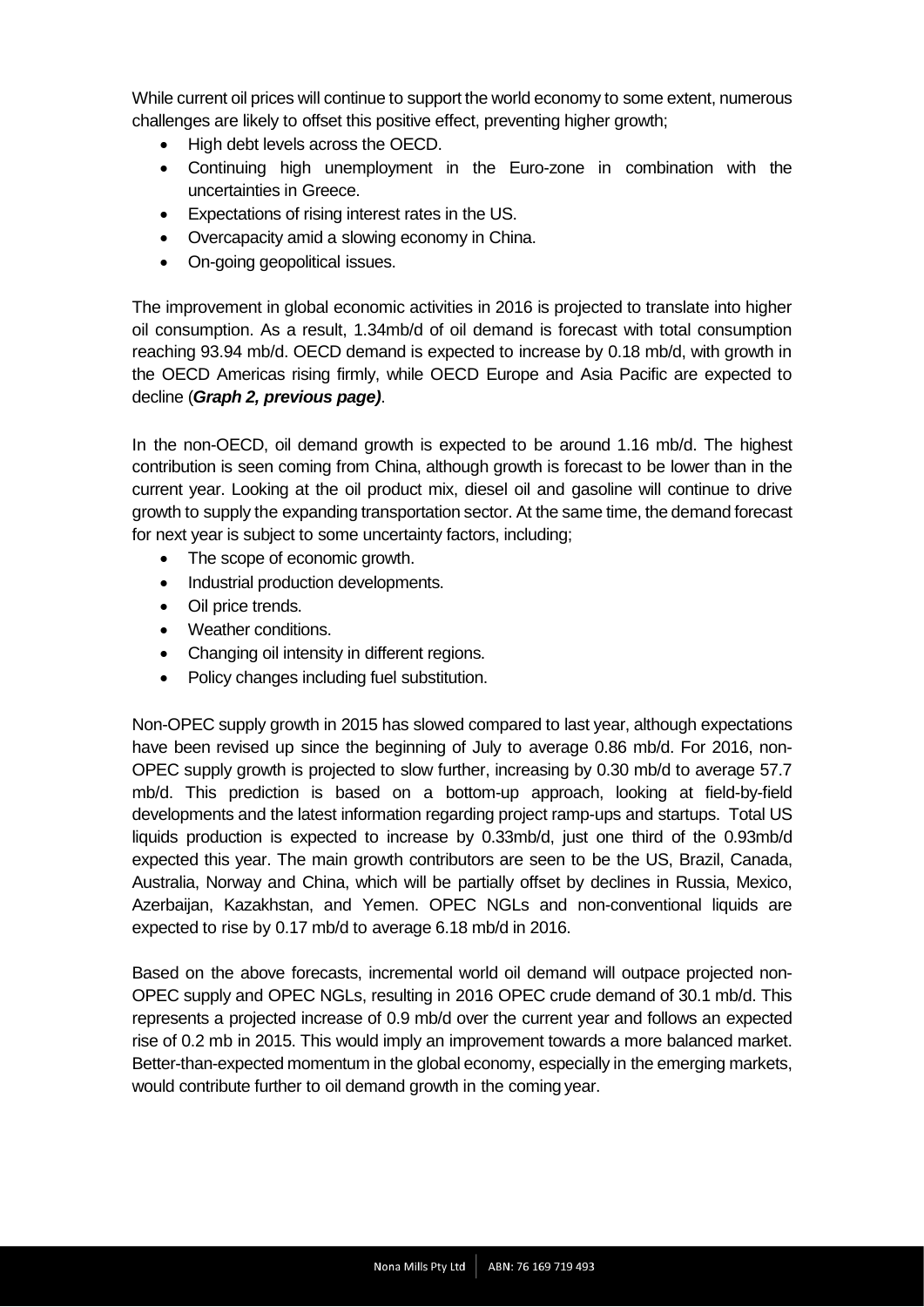## <span id="page-7-0"></span>GLOBAL MARKET CONDITIONS

OPEC's share of the global oil market has fallen over the years as non-OPEC countries such as the US and Canada increased their output. High oil prices from 2010 to 2013 drove non-OPEC countries to develop new technologies and land techniques such as horizontal drilling and hydraulic fracturing.

The top ten oil-producing countries comprising the big three of Russia, Saudi Arabia and the US hold approximately 64% of world production. By the end of December 2014, the US was producing 9.127 million barrels of crude oil a day, up approximately 15% from the previous year. Increased US oil production saw it overtake Russia to emerge as the largest producer in the world (*see graph below*).

As domestic production increased, the US imported less oil. In 4Q14, crude oil imports from Saudi Arabia dropped to 850,000 barrels a day and the Arab nation lost half its US customer base. In order to regain market share, OPEC maintained output, which sent prices falling.



According to National Australia Bank, crude oil prices are likely to be stable around current depressed levels for the next six months, with an upturn only likely in the December quarter after US production from shale finally starts to decline. NAB noted the "unrelenting" growth in US crude supplies was only partly offset by some improvements in demand by a number of key consumers including the US, China and India.

Oil prices historically increase during winter in northern countries as oil demand surges for heating. However, the oversupply of oil in the market negated the seasonality factor.

Key factors to 2015 global market conditions include:

- A sharp correction in Chinese equity markets.
- Greece's high-profile political wrangling with the Troika over its debt crisis.
- The lead-up to the conclusion of a nuclear deal between Iran and the world's powers.
- A heavy seasonal maintenance cycle.
- Continued growth in US shale oil production and inventory, to record levels.
- Quick appreciation of the US dollar, which is viewed as negative for crude oil producers.

*References: OPEC Monthly Oil Market Reports, US Energy Information Administration, National Australia Bank Oil Market Update July 2015.*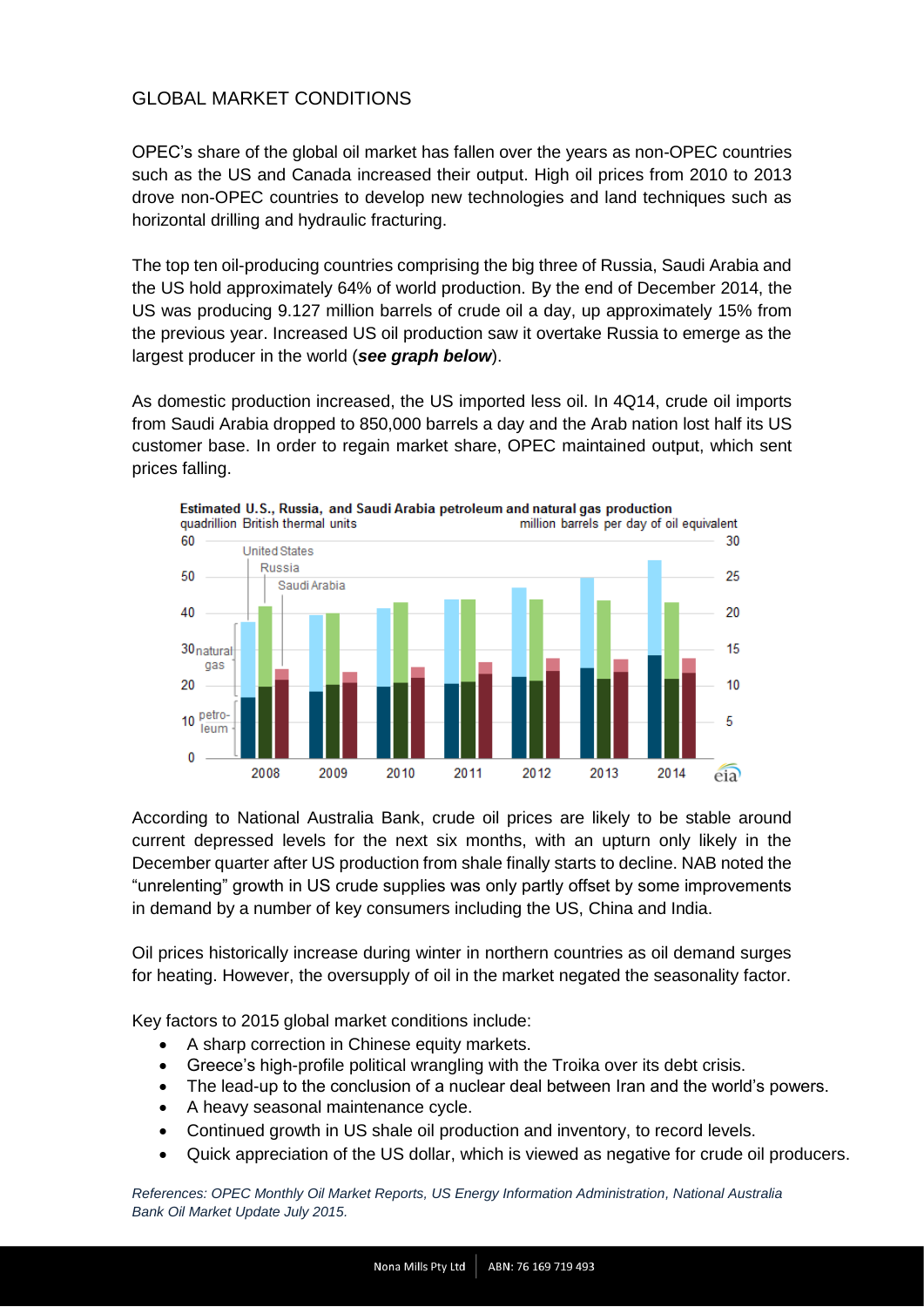## <span id="page-8-0"></span>NONA MILLS PROJECT MOVING FORWARD

The first phase of the Nona Mills Project is the secondary recovery of 10 wells within section B of the field and the redevelopment plan is to workover all 10 wells. While Electronic Submersible Pumps (ESP's) were implemented as the primary method to artificially lift the wells, it was since determined that gas lift and jet pump are ideal lifting methods to combat the excessive sanding experienced in the Nona Mills formations.

Several ESP's are continuing to assist production across the field however, when the mechanical lifecycle expires in the coming year they will be replaced with either a gas lift or jet pump as there are no downhole moving parts and sand can be filtered at the surface without causing damage to the equipment.

The full implementation to convert the field will progress when a higher barrel price is established, which is proposed at approximately \$US70. Analysts advise an upward motion in the value of oil is possible for 4Q15, so the transition will be on hold until then.



The extended periods of high oil prices of past years have provided a global incentive to invest in exploration and expansion, which leads to an increase in supply and in turn puts downward pressure on prices. Now that oil prices are low, the opportunity to invest in infrastructure and machinery is weakened until pressures on demand increase prices.

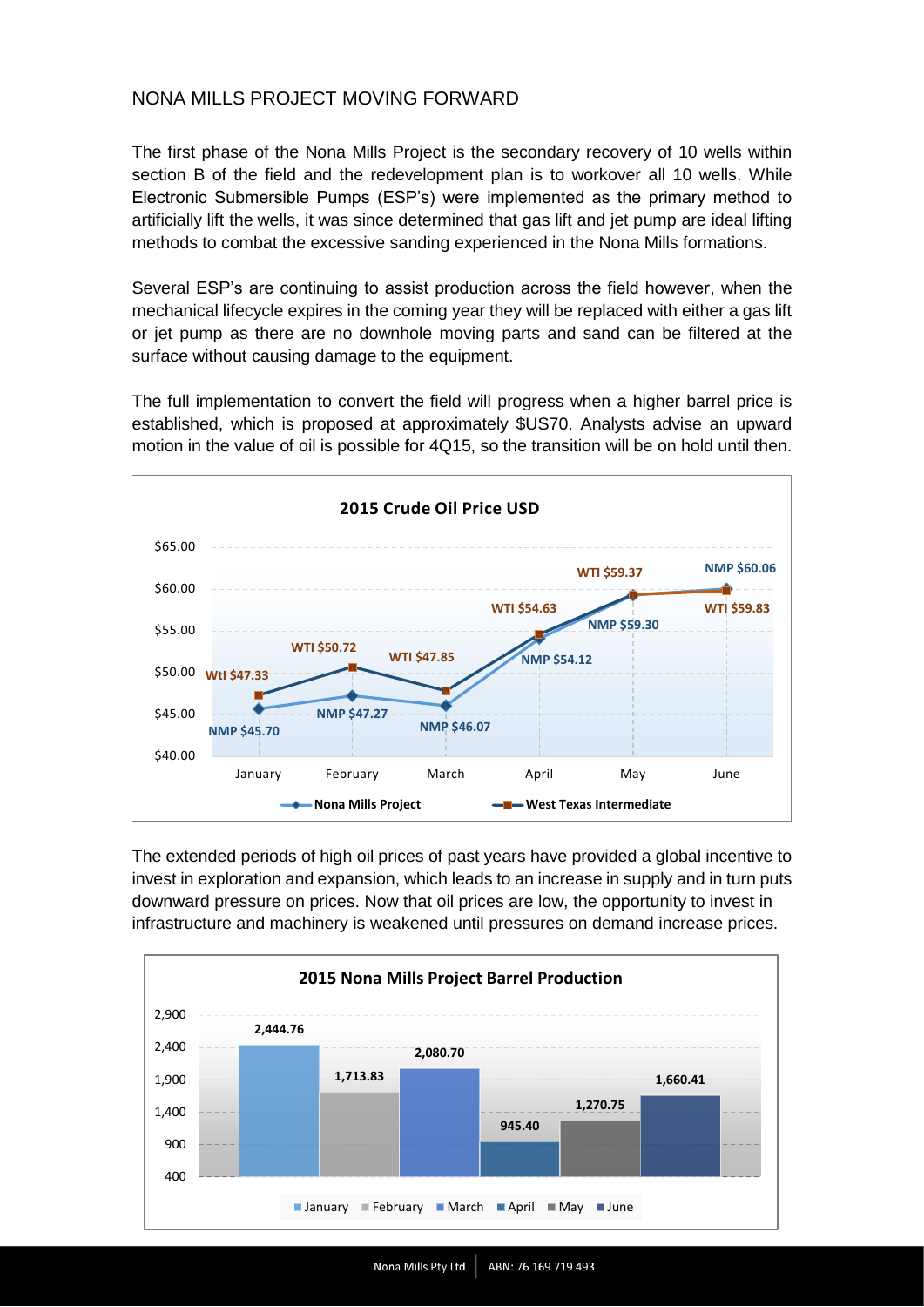## <span id="page-9-0"></span>NONA MILLS PROJECT REPORT UPDATE

The net investor revenue of the NMP has taken into account the freight, taxes, royalties and operating costs each month. Please note that payment details are received three to four months in arrears. Given the current economic climate it is important to be reminded that the Nona Mills Project is not a short term consideration.

Of interest, some US oil exploration and production companies such as ConocoPhillips announced a spending cut of \$3 billion for 2015 and Apache Corporation plans to reduce its capital expenditure by 26% in 2015 compared to 2014.

While strength in the USD is an economic growth factor, the falling value of the AUD against the USD provides a positive conversion of NMP income from USD into AUD.



## <span id="page-9-1"></span>SUMMARY NOTES FROM PRIMROSE RESOURCES

The year started with a cold winter in Texas that saw frequent downtime throughout the field due to the wet gas freezing in the lines. An ESP well was fitted to gas lift and a larger dehydration unit was installed to assist in the gas lift volumes. Further testing and research in Jet Pump technology is proving to be positive however all non-essential work including maintenance is halted to minimise costs, until the current market environment improves.